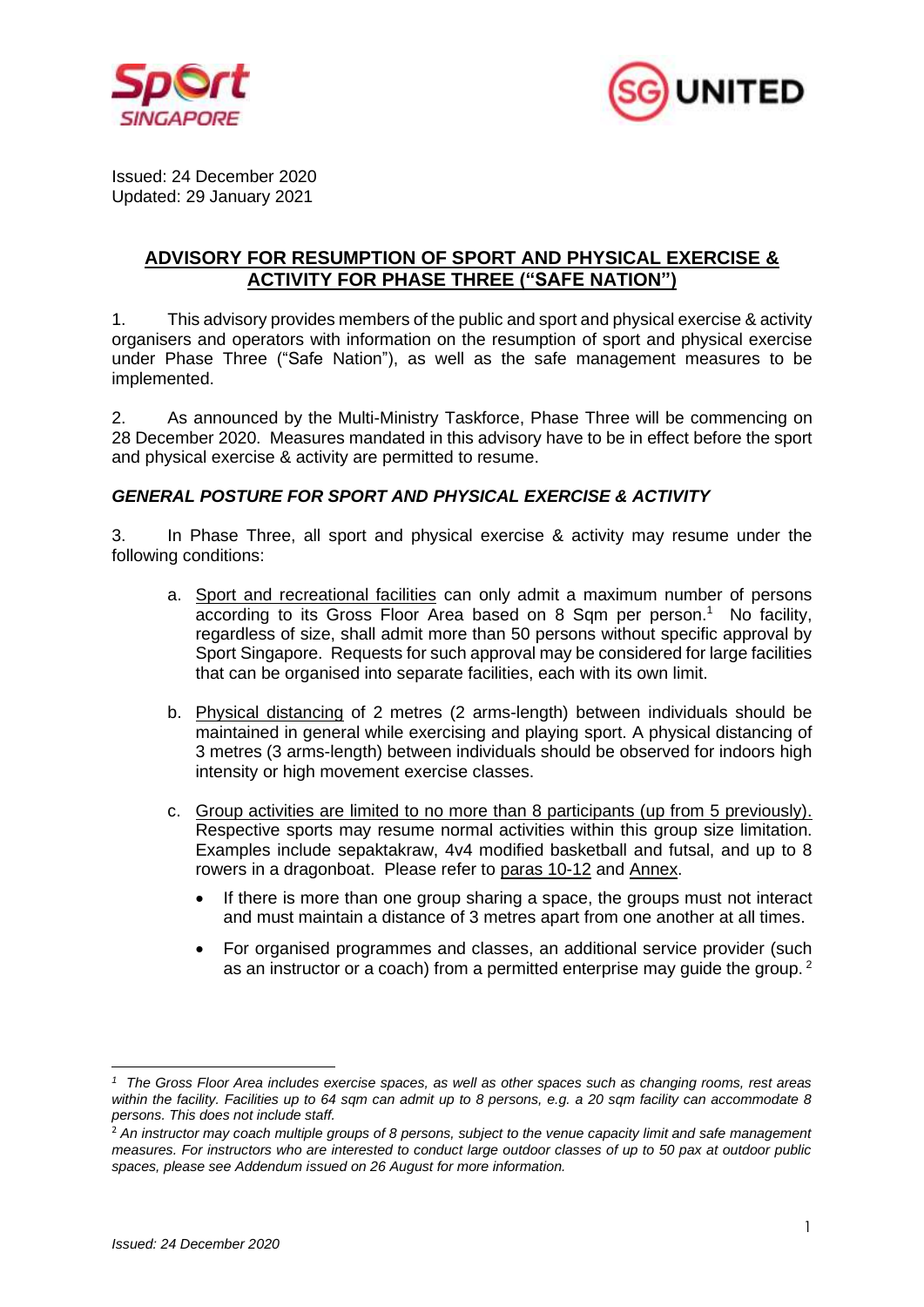



- d. Contact sports<sup>3</sup> are permitted notwithstanding point 3b above. Sports with prolonged grappling (such as wrestling, MMA and jujitsu or similar) are strongly advised to adopt cohorting arrangements to manage infection risks. Cohorting requires that no participant changes groups without observing a 14-day cooling period, during which the person changing groups should avoid participating in sports with prolonged grappling with any other group.
- e. Mask should be worn as a default. Masks can be taken off when performing strenuous exercise, although it is still recommended as good practice even under such circumstances. 4
- f. Sharing of common equipment should be avoided. Personal equipment should not be shared. If this cannot be done, then equipment should be wiped down / sanitised frequently. This includes gym equipment such as weights, and sport equipment such as basketballs.
- g. Owners or Operators of facilities are responsible for ensuring safe management measures are implemented, and that their patrons/users comply.

4. The above conditions are elaborated in paras 5-7, and additional conditions for specific settings are set out in Table 1

# *FURTHER RE-OPENING OF SPORT & RECREATIONAL FACILITIES*

5. **Re-opening of Sport and Recreational Facilities**. Sport and recreational facilities, including but not limited to swimming pools, stadiums, fitness studios, gyms, indoor sport halls, outdoor courts, bowling centres, golf courses, managed by public, private and commercial entities, as well as those in condominiums, were allowed to re-open from Phase Two.

6. **Facility Capacity.** The maximum number of persons allowed at each facility shall be limited according to its Gross Floor Area based on 8 Sqm per person or 50 persons, whichever is lower. This applies to all outdoors, indoors and sheltered facilities that are larger than 64 Sqm. This capacity limit is to minimise the risk of large clusters forming. For facilities smaller than 64 Sqm, facility operators have to ensure that the physical distancing measures are observed. 5

7. **Safe Management Measures**. In consultation with industry stakeholders, Sport Singapore is providing operational guidance on the following safe management measures, which facility operators will have to put in place prior to the opening of their sport and recreational facilities to minimise the risk and consequence of infection. Operators of facilities are to ensure compliance by all users.

a. Appoint Safe Management Officer. Facility operators are to designate a senior staff as Safe Management Officer (SMO) to ensure compliance with the measures. The SMO will be responsible for formulating the implementation plans, conducting

<sup>3</sup> *The advisory to avoid prolonged contact is removed wef 18 November 2020.*

*<sup>4</sup> Coaches/Instructors should wear masks when giving instruction, but may take their masks off when demonstrating strenuous actions. Swim instructors are not required to wear masks due to the nature of activity.*

*<sup>5</sup> This does not include staff.*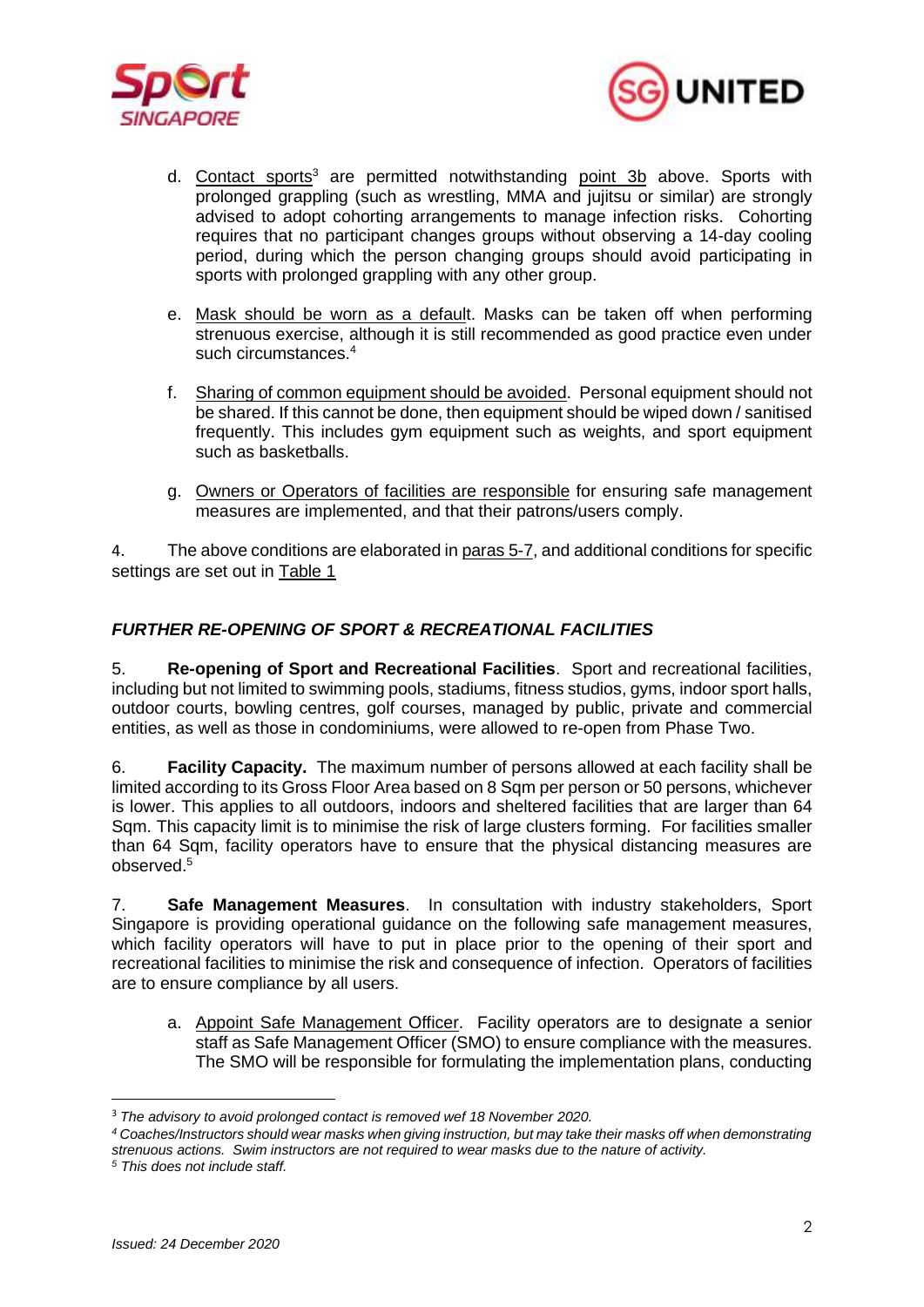



inspections and checks, as well as maintaining records for subsequent audits by the authorities.

- b. Support Contact Tracing & Implement Temperature Screening. All sport and recreational facilities must implement SafeEntry for participants and visitors. Facility operators must conduct temperature screening<sup>6</sup> and checks on visible symptoms<sup>7</sup> for visitors, and turn away those with fever and/or who appear unwell. Employees and visitors are encouraged to download and activate the TraceTogether app, and collect their TraceTogether Tokens from the relevant authorities.
- c. Reduce Physical Interaction and Ensure Safe Distancing. Facility operators will have to organise human traffic flow and space management to ensure that the mixing of groups is minimised to transient contact. Equipment should be arranged to allow users to exercise at a safe distance with each other.
- d. Crowd Management. Facility operators will have to devise systems to ensure there is no overcrowding at or around their premises, such as through the use of booking systems. Facility operators will have to manage rest areas and changing room operations to prevent crowding and loitering.
- e. Wear Masks & Ensure Hygiene. Facility operators will have to ensure that all visitors don masks when they enter the facility. Hand sanitisers should be placed in close proximity of the facility entrance and high-touch surfaces like door handles. Visitors should be encouraged to sanitise their hands before entering the facility.
- f. Enhance Cleaning Protocols. Facility operators will have to frequently disinfect common spaces and interactive components (e.g. smart kiosks, turnstiles). Equipment will have to be thoroughly wiped down and cleaned after each use. Personal equipment should not be shared. Operators are strongly encouraged to adopt good sanitation and hygiene practices to achieve the SG Clean quality mark.
- g. Ventilation. Indoor spaces should be kept well-ventilated. For non-air-conditioned spaces, windows should be kept open and additional fans should be put in place.
- h. No Shouting Allowed Except For Communicating Instructions. Facility operators should ensure that participants do not shout unnecessarily while engaging in physical activities<sup>8</sup>. This is because shouting increases the risk of transmission via droplets. Coaches may raise their volume when communicating instructions or in the event of a potential danger.

| <b>TABLE 1: ADDITIONAL MEASURES BY FACILITY TYPE</b> |                                                                              |
|------------------------------------------------------|------------------------------------------------------------------------------|
| Gymnasiums                                           | Adhere to facility capacity.<br>$\bullet$                                    |
|                                                      | Individual training in gyms may proceed.                                     |
|                                                      | Participants should not socialise and should minimise communication.         |
|                                                      | Equipment is placed and used such that there is a 2m distance between users. |

*<sup>6</sup> Individuals with temperatures 38 degrees celsius and above are considered as having a fever.*

*<sup>7</sup> Notable visible symptoms to look out for include: (a) coughing; (b) sneezing; (c) breathlessness; and (d) a runny nose.*

<sup>8</sup> *For instance, participants shouting to the dance beat in a dance fitness class is prohibited.*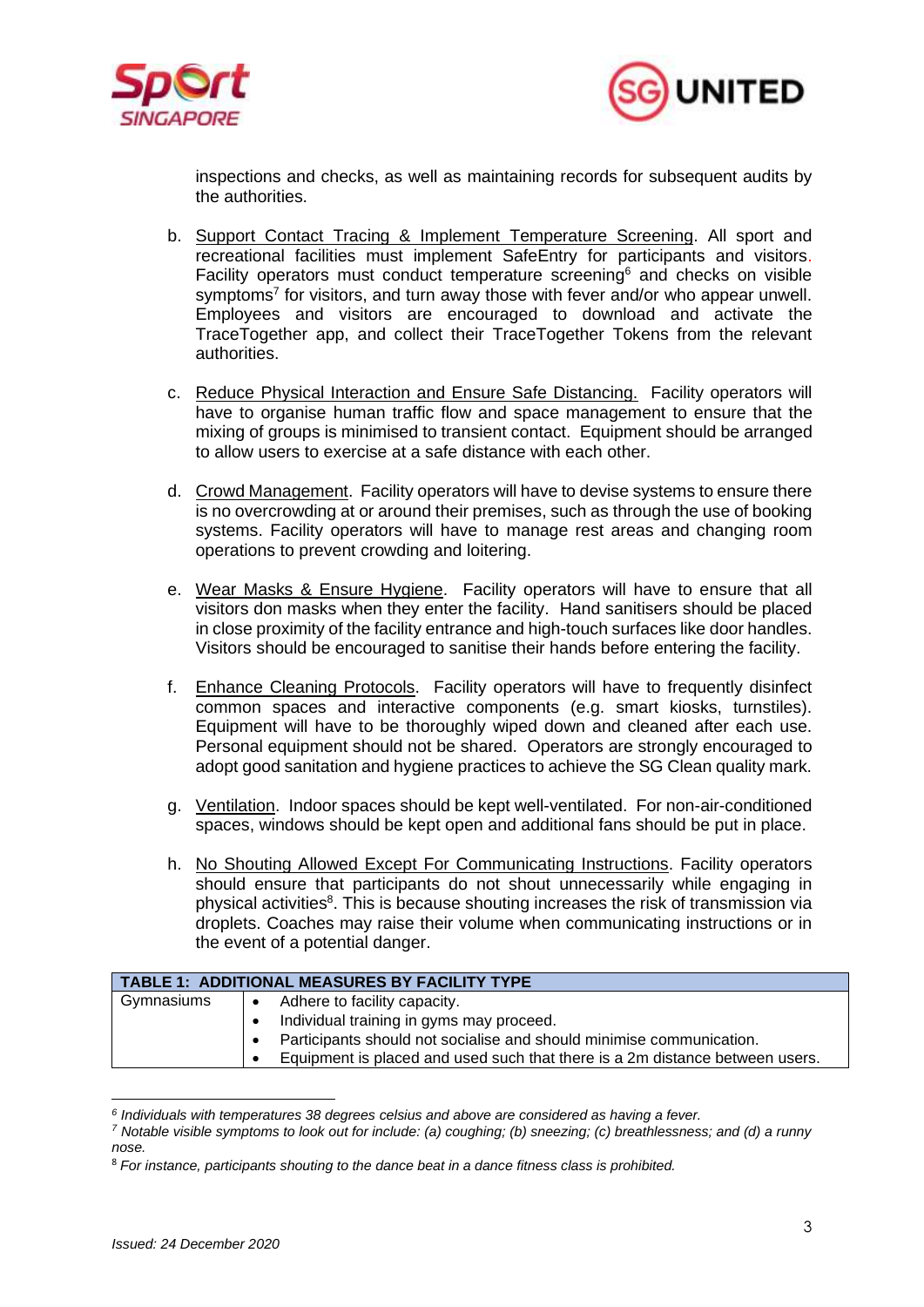



|                                            | Coaching and spotting may proceed with safe distancing. The trainer should be<br>$\bullet$<br>masked.<br>Organised programmes/classes of up to 8 persons may proceed, with an<br>$\bullet$<br>additional instructor or a coach. An instructor may coach multiple groups of 8<br>persons, subject to the venue capacity limit and safe management measures. <sup>9</sup><br>No mixing between groups throughout.<br>$\bullet$                                                                                                                                                                                                                                   |
|--------------------------------------------|----------------------------------------------------------------------------------------------------------------------------------------------------------------------------------------------------------------------------------------------------------------------------------------------------------------------------------------------------------------------------------------------------------------------------------------------------------------------------------------------------------------------------------------------------------------------------------------------------------------------------------------------------------------|
| Studio                                     | Adhere to facility capacity.<br>$\bullet$<br>Group activities shall be limited to 8 persons. For organised programmes/classes,<br>$\bullet$<br>an additional service provider (such as an instructor or a coach) is permissible.<br>An instructor may coach multiple groups of 8 persons, subject to the venue<br>capacity limit and safe management measures. <sup>7</sup><br>3 metre distance between different groups should be maintained at all times.<br>$\bullet$<br>No mixing between groups throughout.<br>$\bullet$                                                                                                                                  |
| Indoor sport<br>halls                      | Adhere to facility capacity.<br>$\bullet$<br>Human traffic flow is to be managed to ensure no mixing of groups, and no<br>$\bullet$<br>loitering or waiting outside of sport halls.                                                                                                                                                                                                                                                                                                                                                                                                                                                                            |
| Swimming pools                             | Adhere to facility capacity. Facility operator to put in place measures to ensure<br>$\bullet$<br>venue capacity is observed so that there will be no overcrowding.<br>Group activities shall be limited to 8 persons. For organised programmes/classes,<br>$\bullet$<br>an additional service provider (such as an instructor or a coach) is permissible.<br>Instructor may adopt the most appropriate position and distance in the interest of<br>$\bullet$<br>water safety.<br>3 metre distance between different groups should be maintained at all times.<br>$\bullet$<br>No mixing between groups throughout.<br>$\bullet$                               |
| Outdoor<br>facilities (courts,<br>pitches) | Adhere to facility capacity. Facility operator to ensure measures are in place to<br>$\bullet$<br>ensure venue capacity is observed so that there will be no overcrowding.<br>Group activities shall be limited to 8 persons. For organised programmes/classes,<br>$\bullet$<br>an additional service provider (such as an instructor or a coach) is permissible.<br>An instructor may coach multiple groups of 8 persons, subject to the venue<br>capacity limit and safe management measures. <sup>7</sup><br>3 metre distance between different groups should be maintained at all times.<br>$\bullet$<br>No mixing between groups throughout.<br>$\bullet$ |

8. **Sport Singapore Facilities.** ActiveSG stadiums, studios, gyms, indoor sport halls, and swimming complexes remain open to the public. Bookings for ActiveSG facilities and Dual Use Scheme (DUS) facilities can be made via the ActiveSG app or *myactivesg.com*, and more details on the facility locations, opening hours, and how to book ActiveSG facilities can be found on [myactivesg.com.](https://www.myactivesg.com/) There will be facility-specific safe management measures in place at our ActiveSG and DUS facilities, and members of public are advised to follow these strictly and comply with the instructions of ActiveSG staff for their wellbeing.

| <b>TABLE 2: SAFE MEASUREMENT MEASURES AT ACTIVESG AND DUS FACILITIES</b> |                                                                                                                                                    |  |
|--------------------------------------------------------------------------|----------------------------------------------------------------------------------------------------------------------------------------------------|--|
| <b>Facility Type</b>                                                     | <b>Safe Management Measures</b>                                                                                                                    |  |
| Stadiums<br>(including hockey                                            | Venue capacity of 50 pax per facility at any one time.<br>Operating hours from 7am to 9.30pm.                                                      |  |
| pitches)                                                                 | No booking required (exception: Boon Lay hockey pitch requires booking)<br>Queues will be dispersed, with users asked to return at non-peak times. |  |

*<sup>9</sup> For instructors who are interested to conduct large outdoor classes of up to 50 pax at outdoor public spaces, please see Addendum issued on 26 August for more information.*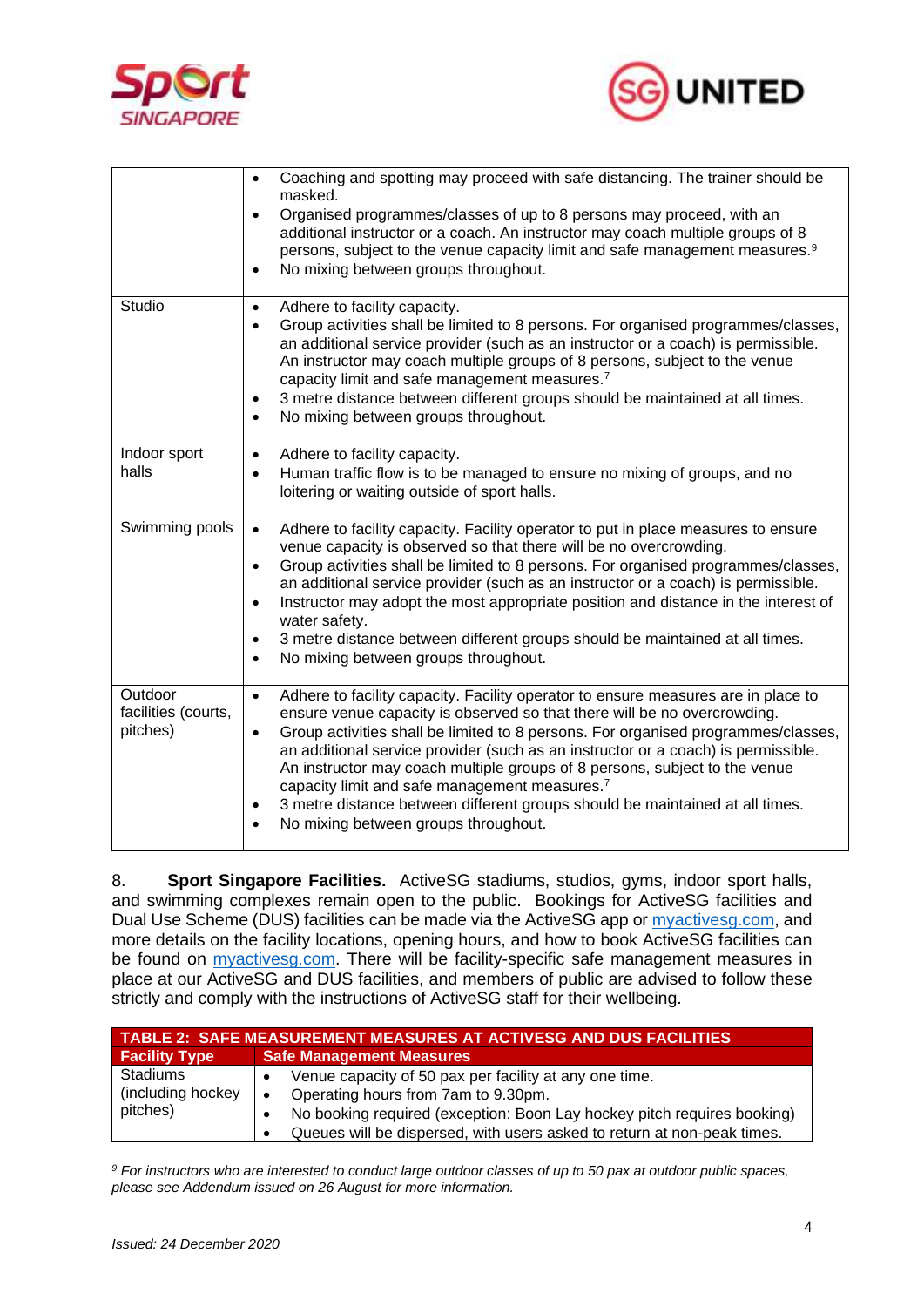



|                                                                                                   | Temperature screening and access with SafeEntry. No entry to those with<br>$\bullet$<br>temperature of 38 degrees and above.<br>Exercise in groups of 8 permitted. For organised programmes/classes, one<br>$\bullet$<br>additional service provider (such as an instructor or a coach) is permissible.<br>Toilets are open. Users to observe safe distancing measures.<br>$\bullet$<br>If there is more than one group sharing a space, the groups must not interact<br>۰<br>and must maintain a distance of 3m apart at all times.<br>No socialisation beyond activities.<br>$\bullet$                                                                                                                                                                                                                                                                                                                                                                                                                                                                                                                                                                                                                                                                                                                                    |
|---------------------------------------------------------------------------------------------------|-----------------------------------------------------------------------------------------------------------------------------------------------------------------------------------------------------------------------------------------------------------------------------------------------------------------------------------------------------------------------------------------------------------------------------------------------------------------------------------------------------------------------------------------------------------------------------------------------------------------------------------------------------------------------------------------------------------------------------------------------------------------------------------------------------------------------------------------------------------------------------------------------------------------------------------------------------------------------------------------------------------------------------------------------------------------------------------------------------------------------------------------------------------------------------------------------------------------------------------------------------------------------------------------------------------------------------|
| Swimming<br>Complexes (only<br>competition,<br>training and<br>wading pools will<br>be available) | Venue capacity of 50 pax per facility at any one time.<br>$\bullet$<br>For lap swimming, max 8 pax per lane. For organised classes, groups of 8<br>$\bullet$<br>pax + 1 coach / instructor.<br>Only competition, training and wading pools are open<br>$\bullet$<br>Booking required via ActiveSG app / myactivesg.com.<br>$\bullet$<br>Temperature screening and access with SafeEntry. No entry to those with<br>$\bullet$<br>temperature of 38 degrees and above.<br>Lane ropes for lap swimming.<br>$\bullet$<br>As of early November, specific swimming timings:<br>$\circ$ Lap swim for general public (max 8 per lane): Mon to Fri - 6.30am to<br>12.00pm and 6.15pm to 9.45pm; Sat & Sun - 6.30am to 8.45am and<br>6.15pm to 9.45pm<br>$\circ$ Organised classes (Groups of 8 + 1 coach/instructor): Mon to Fri -<br>12.00pm to 6.00pm; Sat & Sun - 9.00am to 6.00pm<br>Toilets and changing rooms are open. There will be a queue system to<br>$\bullet$<br>access changing rooms. Swimmers are encouraged to wipe dry after<br>swimming, and put on their attire without accessing changing rooms.<br>No socialisation beyond activities.<br>$\bullet$                                                                                                                                                            |
| Indoor & Outdoor<br><b>Sport Facilities</b>                                                       | Venue capacity of 50 pax per facility at any one time.<br>$\bullet$<br>Booking required via ActiveSG app.<br>$\bullet$<br>From 28 Dec 2020,<br>$\bullet$<br>For Badminton and Tennis: a max of 8 pax and an additional instructor /<br>$\circ$<br>coach per court will be admitted into the facility.<br>o For Table Tennis: only a max of 5 pax and an instructor / coach per table<br>will be admitted into the facility due to confined space.<br>$\circ$ For Squash (singles court): A max of 5 pax and an instructor / coach per<br>court will be allowed into the facility due to confined space.<br>For Team Sport (e.g. Futsal, Netball, Volleyball, Basketball, Floorball): Max<br>of 8 pax per group. For these team sports, an additional service provider<br>(such as an instructor or a coach) is permissible and will be in addition to<br>the 8 pax allowed into the facility. Depending on facility capacity, multiple<br>groups of 8 can share the court but must maintain 2m distancing between<br>individuals and 3m distancing between groups.<br>There shall be clear segregation between groups and no cross-mixing or<br>$\bullet$<br>cross-playing between groups.<br>Toilets are open. Users to observe safe distancing measures.<br>$\bullet$<br>No socialisation beyond activities.<br>$\bullet$ |
| Gyms / Studios                                                                                    | Studios: Dependent on facility capacity. Group activities shall be limited to<br>$\bullet$<br>8 persons with a 2m (or 3m for high intensity/movement activities)<br>distancing between individuals. For organised programmes/classes, an<br>additional service provider (such as an instructor or a coach) is permissible.<br>If facility capacity allows for more than one group of 8 pax to share the same<br>venue, a 3m distance between different groups should be maintained at all<br>times. No mixing between multiple groups throughout.<br>Gyms: Capped at 8 Sqm per pax or 50 pax per facility, whichever is lower.                                                                                                                                                                                                                                                                                                                                                                                                                                                                                                                                                                                                                                                                                              |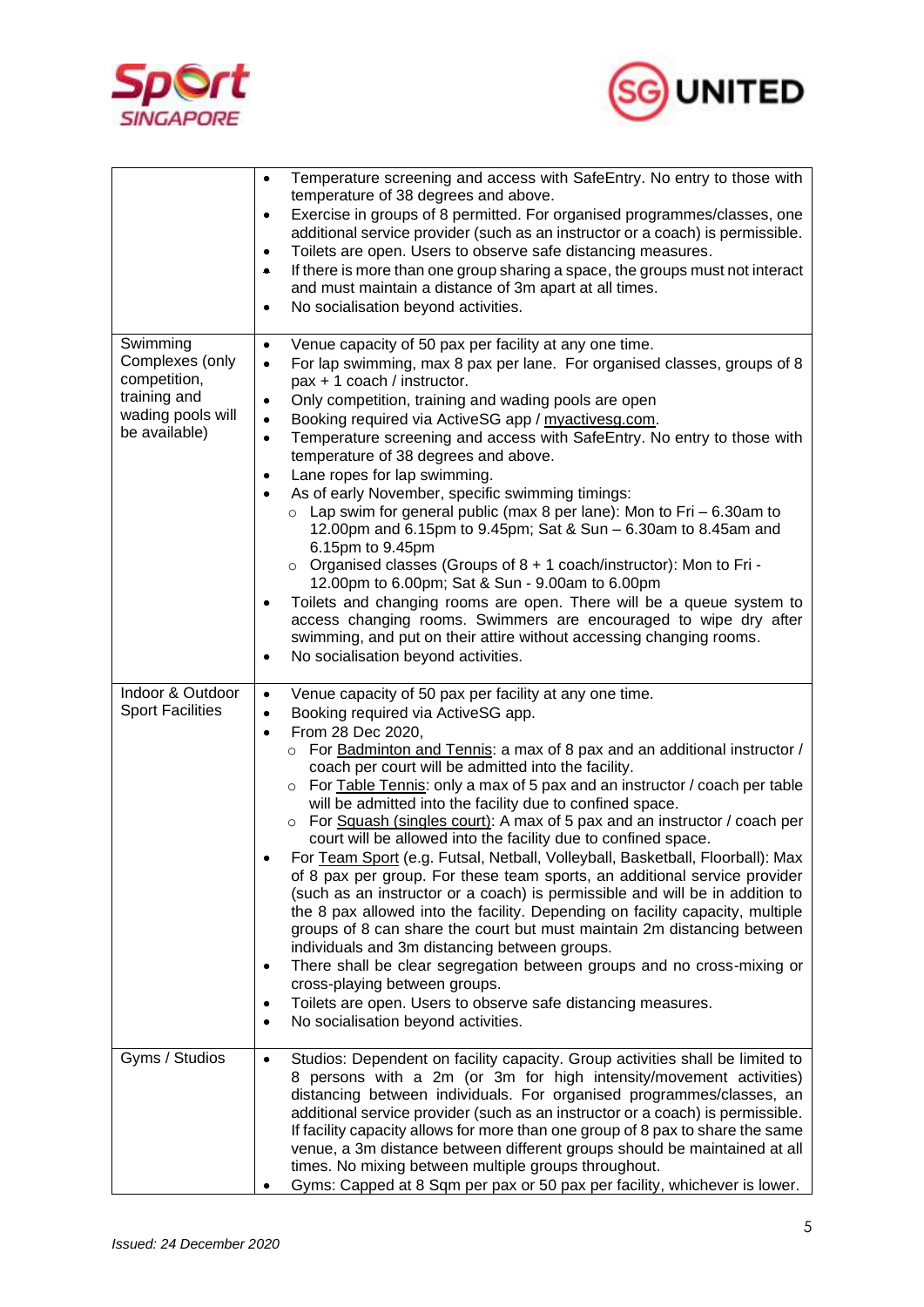



| No socialisation beyond activities. |  |  | Operating hours is from 7.00am to 11.00pm, except for Toa Payoh West<br>CC Gym, Ang Mo Kio CC Gym, Bukit Batok Gym, Senja-Cashew CC Gym<br>and Enabling Village Gym which will close at 10.00pm.<br>Booking required via ActiveSG app / myactivesg.com.<br>Toilets are open. Users to observe safe distancing measures. |
|-------------------------------------|--|--|-------------------------------------------------------------------------------------------------------------------------------------------------------------------------------------------------------------------------------------------------------------------------------------------------------------------------|
|-------------------------------------|--|--|-------------------------------------------------------------------------------------------------------------------------------------------------------------------------------------------------------------------------------------------------------------------------------------------------------------------------|

9. **More Open Spaces for Sport and Physical Exercise & Activity**. There will be more open spaces for members of the public to participate in sport and physical exercise & activity. In addition to ActiveSG stadiums, lawns, playfields and open spaces in parks and state lands under NParks and the Singapore Land Authority, will be re-opened for public use. Organised group sport and physical exercise & activity may proceed in these spaces. Please visit the agencies' websites (NParks: [https://www.nparks.gov.sg/noticeboard,](https://www.nparks.gov.sg/noticeboard) SLA: [https://www.sla.gov.sg/newsroom/press-release\)](https://www.sla.gov.sg/newsroom/press-release) for the safe management measures that are in place. Members of the public are advised to be socially responsible when using these shared spaces and to observe these safe management measures. Enforcement officers and Safe Distancing Ambassadors will continue to be deployed around the island to ensure adherence to these measures.

### *MEASURES CONCERNING NATURE OF ACTIVITIES*

10. A 2-metre distancing should be maintained as the default posture and observed wherever possible when one is exercising, because of the higher risk of spread of respiratory droplets.

11. Contact sports are permitted subject to group size limitation of 8 per group.<sup>10</sup> However, sports with prolonged grappling (e.g. MMA, wrestling and jujitsu and similar) are strongly advised to adopt cohorting arrangements, with organisers maintaining records on their cohorting system. Participants who are changing groups should avoid participating in other prolonged grappling activities during the 14-day cooling period.

12. Sport Singapore has been engaging the national sport associations that govern the various sport in Singapore on the safe management measures for their particular sport. The governing bodies of these sport will be publishing their endorsed safe management plans on their websites and on Sport Singapore website: [https://circle.myactivesg.com/ssi/safe-return](https://circle.myactivesg.com/ssi/safe-return-to-sport/plan-listing)[to-sport/plan-listing.](https://circle.myactivesg.com/ssi/safe-return-to-sport/plan-listing) In the interim, Sport Singapore is providing sport specific broad guidelines (see [Annex\)](https://www.sportsingapore.gov.sg/Newsroom/Media-Releases/2020/Annex%c2%a0For-Resumption-Of-Sport-And-Physical-Exercise-and-Activity-For-Phase-Two-Safe-Transition) as a reference to those who engage in these sport and facility operators.

#### *AGE SEGMENT SPECIFIC MEASURES*

13. There is no restriction on organised activities for children and youth. Senior-centric<sup>11</sup> activities may continue under Phase Three, with safe management measures in place.

<sup>10</sup> *The advisory to avoid prolonged contact is removed wef 18 November 2020.* 

<sup>11</sup> *Refers to those who are 60 years and above*